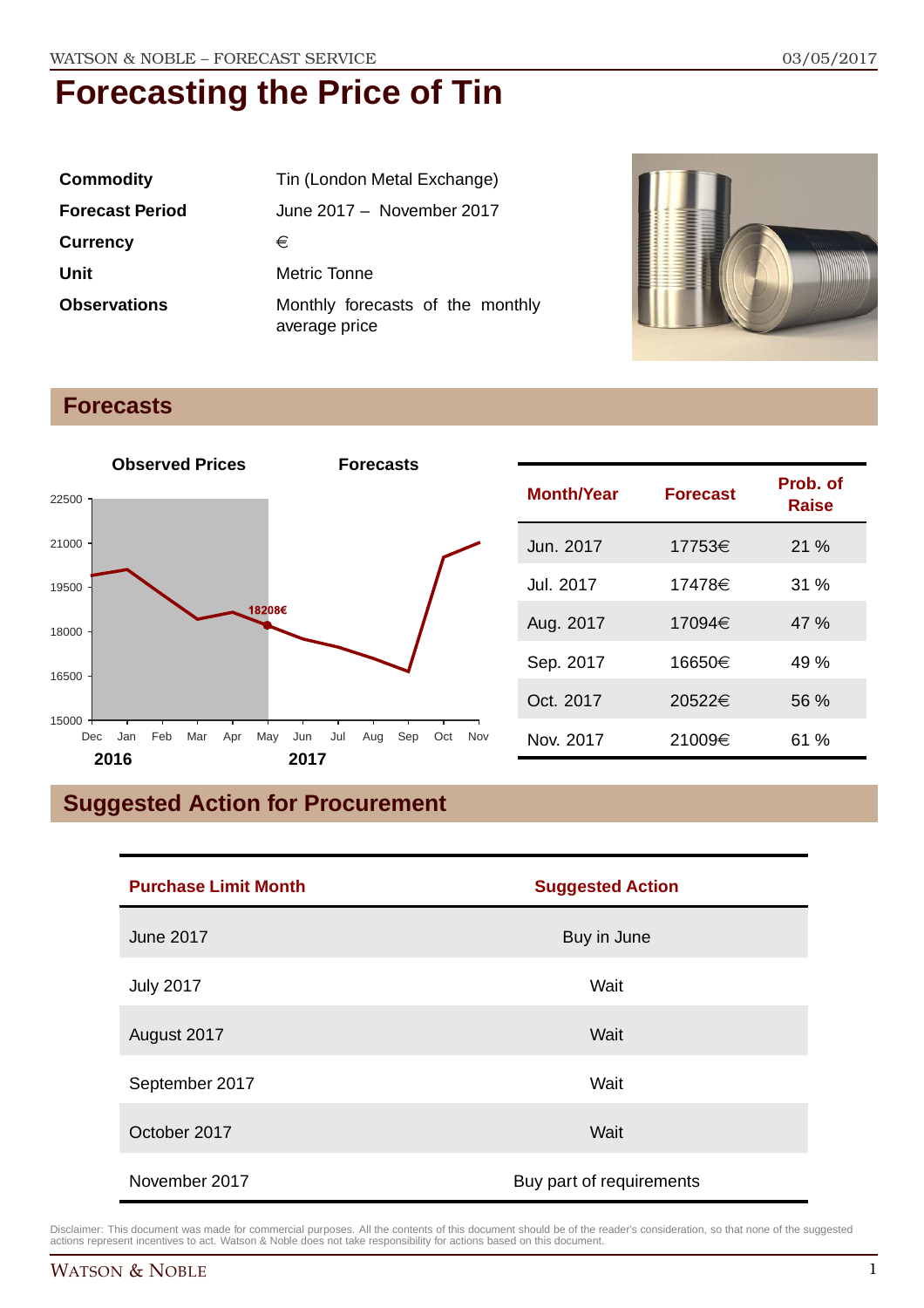### **Impact Analysis: One Month Forecast**



Our algorithm forecasts a lower price of Tin in one month: it is expectable that the price decreases 2.49% from 18208 $\in$  to 17753 $\in$ until the beginning of June.

## **Indices of Factors**



### **Interpretation**

- **Increase of Supply**: Negative pressure of the Supply index
- **Decrease of Demand**: Negative pressure of the Demand index
- **Positive pressure of the index of Tin**
- Negative pressure of the index of variables representing the market upstream
- Negative pressure of the index of variables representing the market downstream
- **Negative pressure of the financial index**
- **Negative pressure of other commodities and other** factors
- Focus on China, Thailand, and Singapore

#### **Impact per Country**

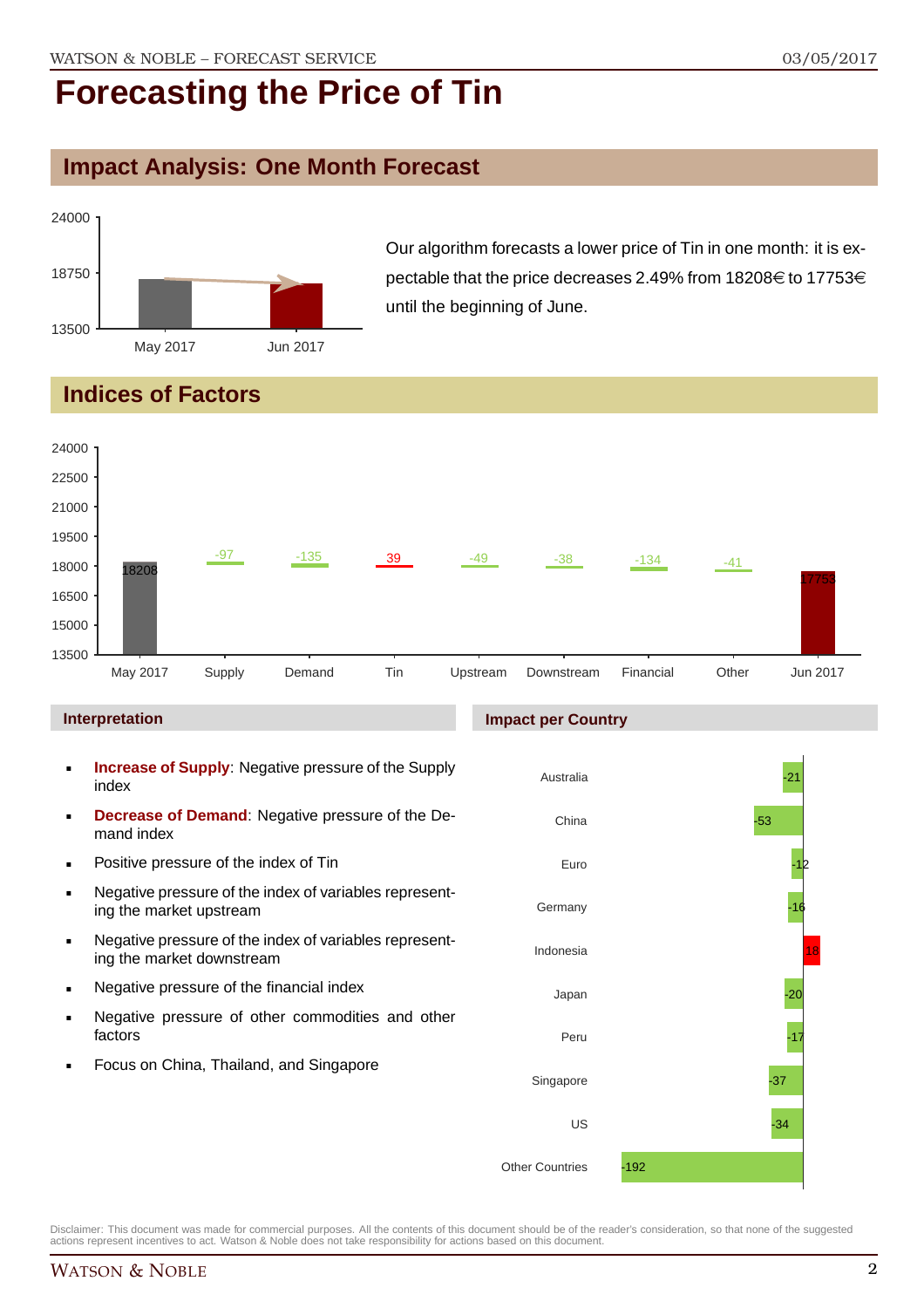### **Impact Analysis: Two Months Forecast**



Our algorithm forecasts a lower price of Tin in two months: it is expectable that the price decreases  $4.01\%$  from  $18208 \in \mathfrak{t}$  to 17478 $\in$  until the beginning of July.

### **Indices of Factors**



- **Considerably negative pressure of other commodities and other factors**
- Focus on Peru, South Korea, and China

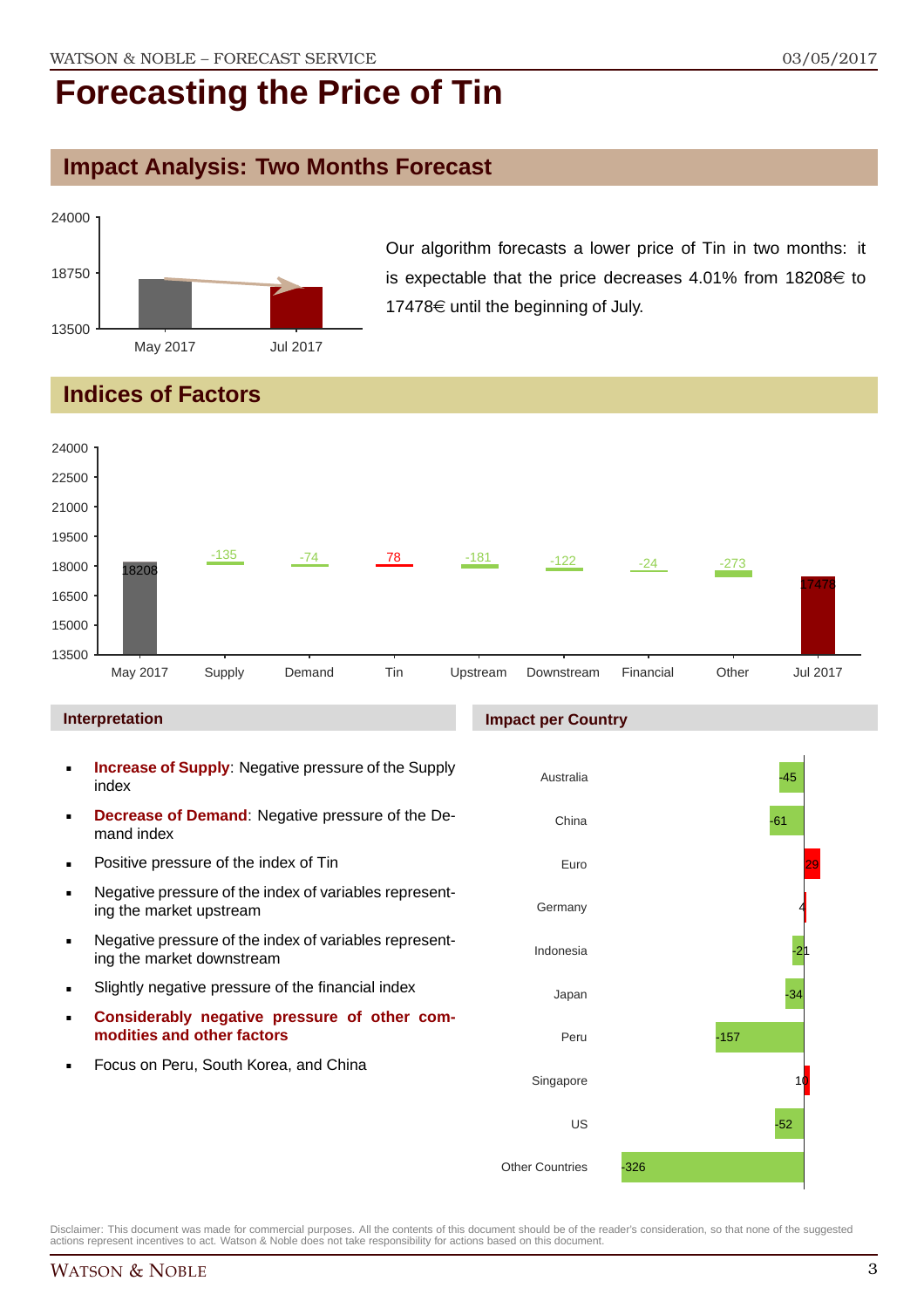### **Impact Analysis: Three Months Forecast**



Our algorithm forecasts a lower price of Tin in three months: it is expectable that the price decreases 6.11% from 18208 $\in$  to 17094 $\in$  until the beginning of August.

### **Indices of Factors**



#### **Interpretation**

- Slight increase of Supply: Negative pressure of the Supply index
- **Decrease of Demand**: Negative pressure of the Demand index
- **Positive pressure of the index of Tin**
- **Considerably negative pressure of the index of variables representing the market upstream**
- **Considerably negative pressure of the index of variables representing the market downstream**
- Slightly positive pressure of the financial index
- **Considerably negative pressure of other commodities and other factors**
- Focus on Japan, China, and US

#### **Impact per Country**

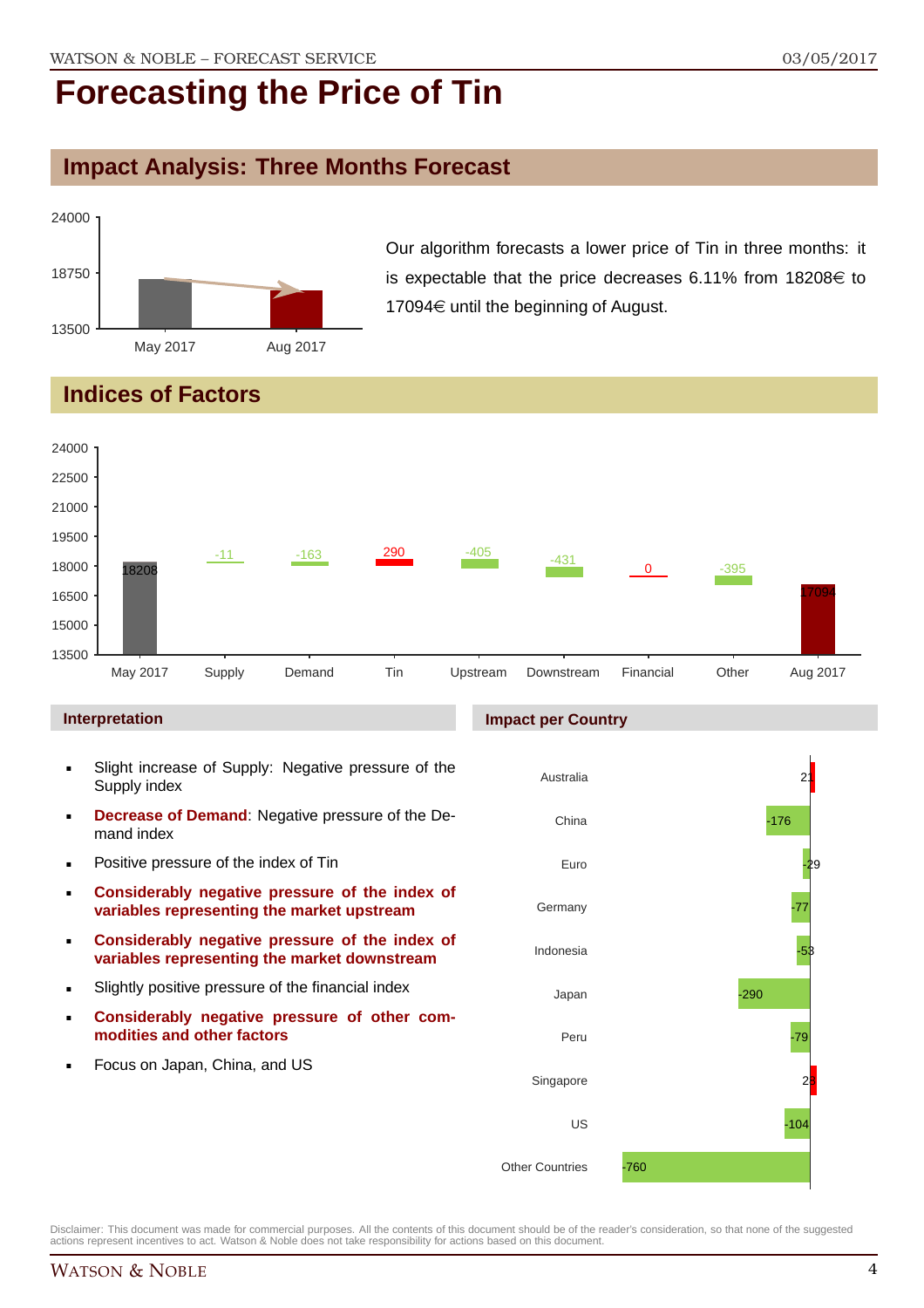### **Impact Analysis: Four Months Forecast**



Our algorithm forecasts a lower price of Tin in four months: it is expectable that the price decreases 8.55% from 18208 $\in$  to 16650€ until the beginning of September.

### **Indices of Factors**



#### **Interpretation**

- Slight increase of Supply: Negative pressure of the Supply index
- **Considerable decrease of Demand**: Negative pressure of the Demand index
- **Considerably positive pressure of the index of Tin**
- Negative pressure of the index of variables representing the market upstream
- **Considerably negative pressure of the index of variables representing the market downstream**
- **Negative pressure of the financial index**
- **Considerably negative pressure of other commodities and other factors**
- Focus on Japan, China, and US

### **Impact per Country**

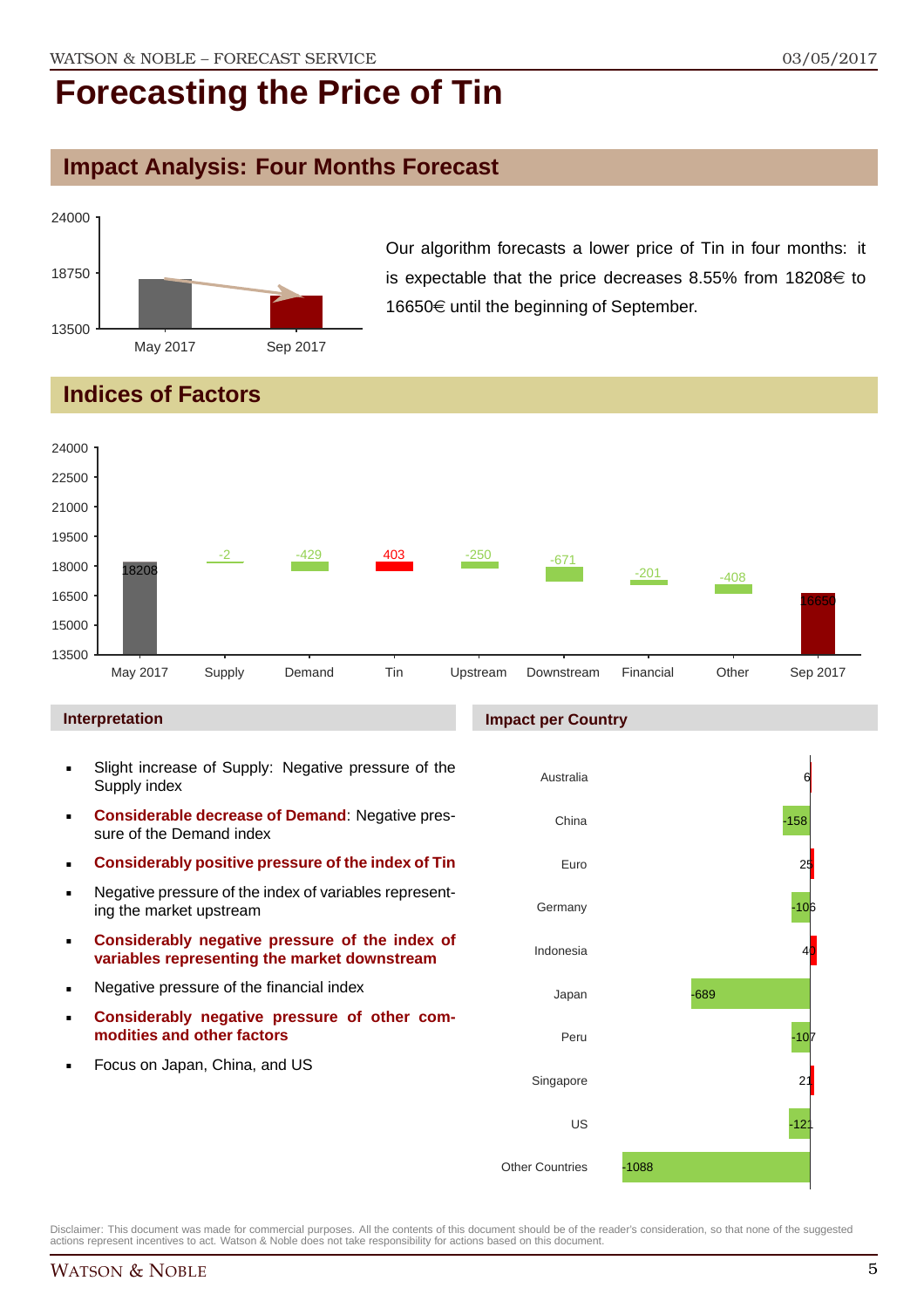### **Impact Analysis: Five Months Forecast**



Our algorithm forecasts a higher price of Tin in five months: it is expectable that the price increases 12.70% from 18208 $\in$  to  $20522 \in$  until the beginning of October.

## **Indices of Factors**



### **Interpretation**

- **Considerable decrease of Supply**: Positive pressure of the Supply index
- **Increase of Demand**: Positive pressure of the Demand index
- **Considerably positive pressure of the index of Tin**
- Slightly negative pressure of the index of variables representing the market upstream
- **Positive pressure of the index of variables represent**ing the market downstream
- **Considerably positive pressure of the financial index**
- Positive pressure of other commodities and other factors
- Focus on Brazil, Nigeria, and Thailand

#### **Impact per Country**

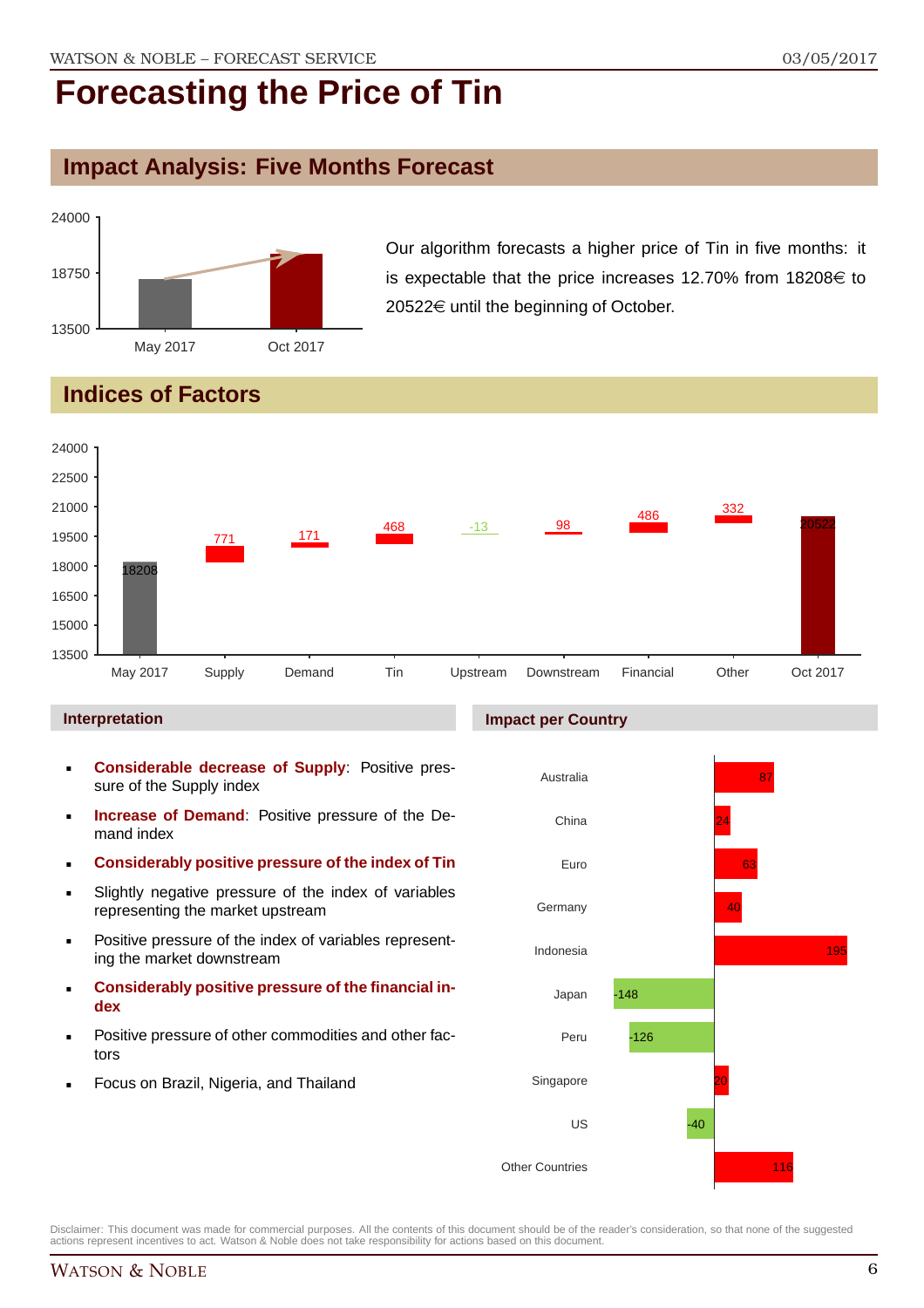### **Impact Analysis: Six Months Forecast**



Our algorithm forecasts a higher price of Tin in six months: it is expectable that the price increases 15.38% from 18208 $\in$  to 21009€ until the beginning of November.

## **Indices of Factors**



### **Interpretation**

- **Considerable decrease of Supply**: Positive pressure of the Supply index
- **Increase of Demand**: Positive pressure of the Demand index
- **Considerably positive pressure of the index of Tin**
- **Considerably positive pressure of the index of variables representing the market upstream**
- Slightly positive pressure of the index of variables representing the market downstream
- **Considerably positive pressure of the financial index**
- Positive pressure of other commodities and other factors
- Focus on Nigeria, Japan, and Singapore

### **Impact per Country**

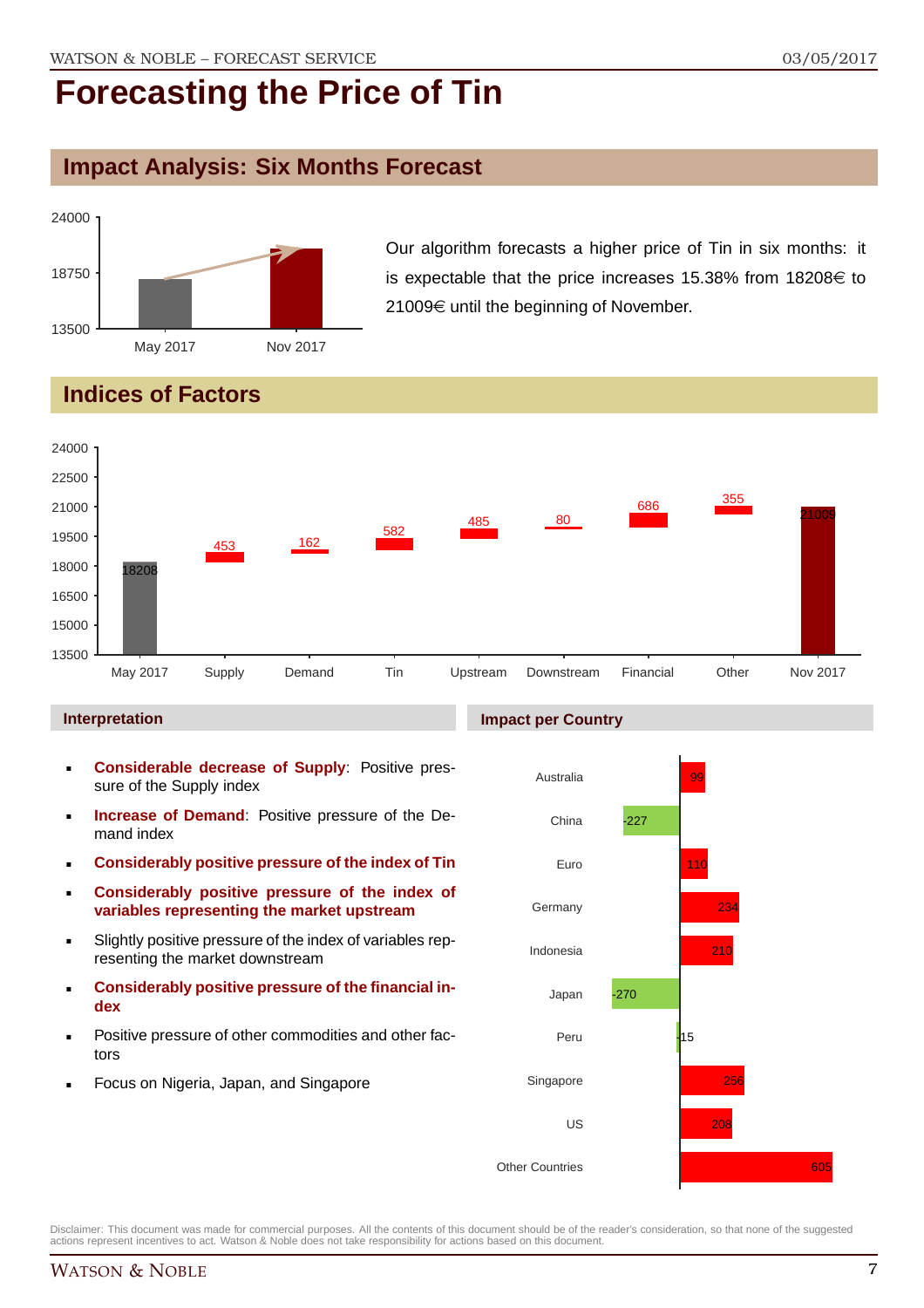### **APPENDIX – Technical Explanation of the Impact Analysis**

In this appendix, we explain the impact analysis of the factors that most contribute for our forecasts.

This Impact Analysis is conducted individually for **each time horizon**, allowing for a distinction between the indices of variables that contribute for our forecasts at short and medium run.

For each time horizon, our analysis has **two components**: first, we present the impact of variables grouped by **indices of factors**; second we present the impact of variables grouped by **indices of countries**.

### **Indices of Factors**

**Indices of factors** are indices of the weighted contributions of the variables grouped in those factors.

**Supply Index**: composed of macroeconomic variables of the producing and exporting countries. It includes variables such as production, exchange rates, inflation, monetary policy, and wages. For example, an increase in wages implies higher production costs which should (in linear, general, and ceteris paribus terms) generate an incentive to increase prices;

**Demand index**: composed of macroeconomic variables of the consuming and importing countries. It includes variables such as production, exchange rates, inflation, monetary policy, and wages. For example, a decrease in a consumer confidence index should (in linear, general, and ceteris paribus terms) increase savings and decrease demand, leading to lower prices;

**Tin Index**: composed of variables related to Tin. It includes variables such as the price of Tin in different regions of the world and exports, imports, and producer prices of Tin in some countries. For example, an increase in the price of Tin in other region may imply an increase in the price of Tin in Europe due to arbitrage movements;

**Downstream index**: composed of variables related to downstream industries, such as Packaging and Electronics. It includes variables such as the exports, imports, and producer prices of these industries in some countries. For example, an increase in the demand of these industries should (in linear, general, and ceteris paribus terms) generate an increase in the price of Tin;